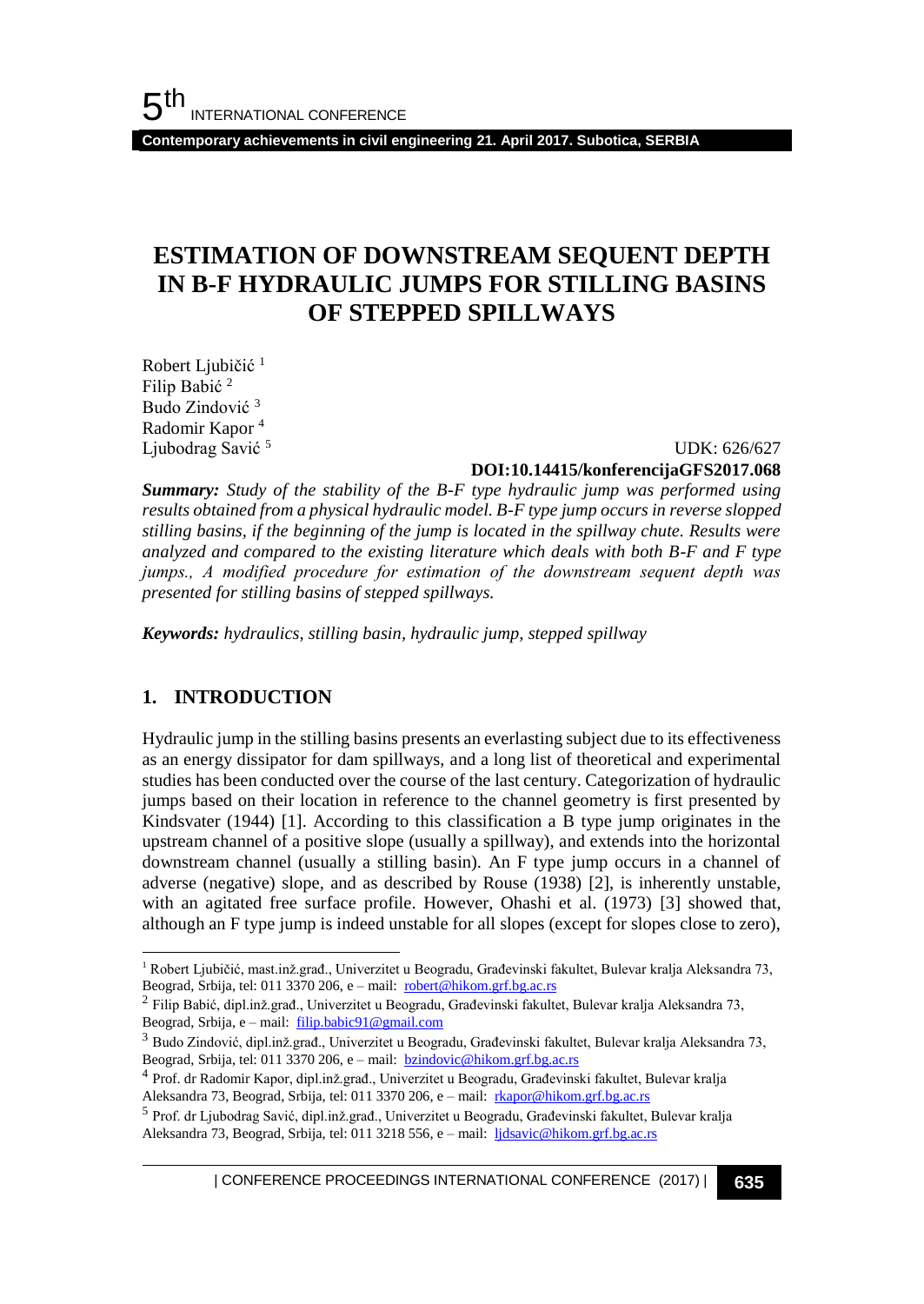# $\mathbf 5$ . међународна конференција **Савремена достигнућа у грађевинарству 21. април 2017. Суботица, СРБИЈА**

it can be stabilized if the beginning of the roller is located along the positively sloped spillway chute. This type of jump is defined as a B-F type. In the [Figure 7](#page-1-0) are presented B, F and B-F types of hydraulic jump .



<span id="page-1-0"></span>*Figure 7. Certain types of hydraulic jumps: (a) B type in a horizontal basin, (b) F type and (c) B-F type in a basin with negatively sloped apron. Point A indicates the beginning of the jump*

The attractiveness of B-F type jumps lies with the opportunity of using the gravitational force for the stabilization of the jump [\(Figure 7\)](#page-1-0). The contribution of the gravitational forces can help reduce both the roller length and the sequent depth, when compared to the jumps in horizontal basins. This would lead to the reduction of the stilling basin length and side wall height. However, hydraulic benefits of the B-F jumps should be considered alongside the economic cost of the construction of the sloped stilling basin when choosing the optimal design.

In the last decades, stepped spillways have become regular overflow structures, particularly for roller-compacted concrete dams. The steps significantly affect the energy dissipation along the chute and reduce the size of the stilling basin. Bateni and Yazdandoost (2009) [4] and Beirami and Chamani (2010) [5] studied B-F jumps for standard ogee weirs with smooth chutes, and provided expressions for the estimation of the roller length, sequent depth and energy loss.

However, before these results can be safelly applied to the stilling basins of the stepped spillway chutes, they need to be verified experimentally. With that in mind, an experimental research of the B-F jump was conducted in the in the hydraulic laboratory of the University of Belgrade, Civil Engineering Faculty. The goal of the study was to determine whether the conclusion of the studies performed for standard chutes can be equally applied to stepped chutes.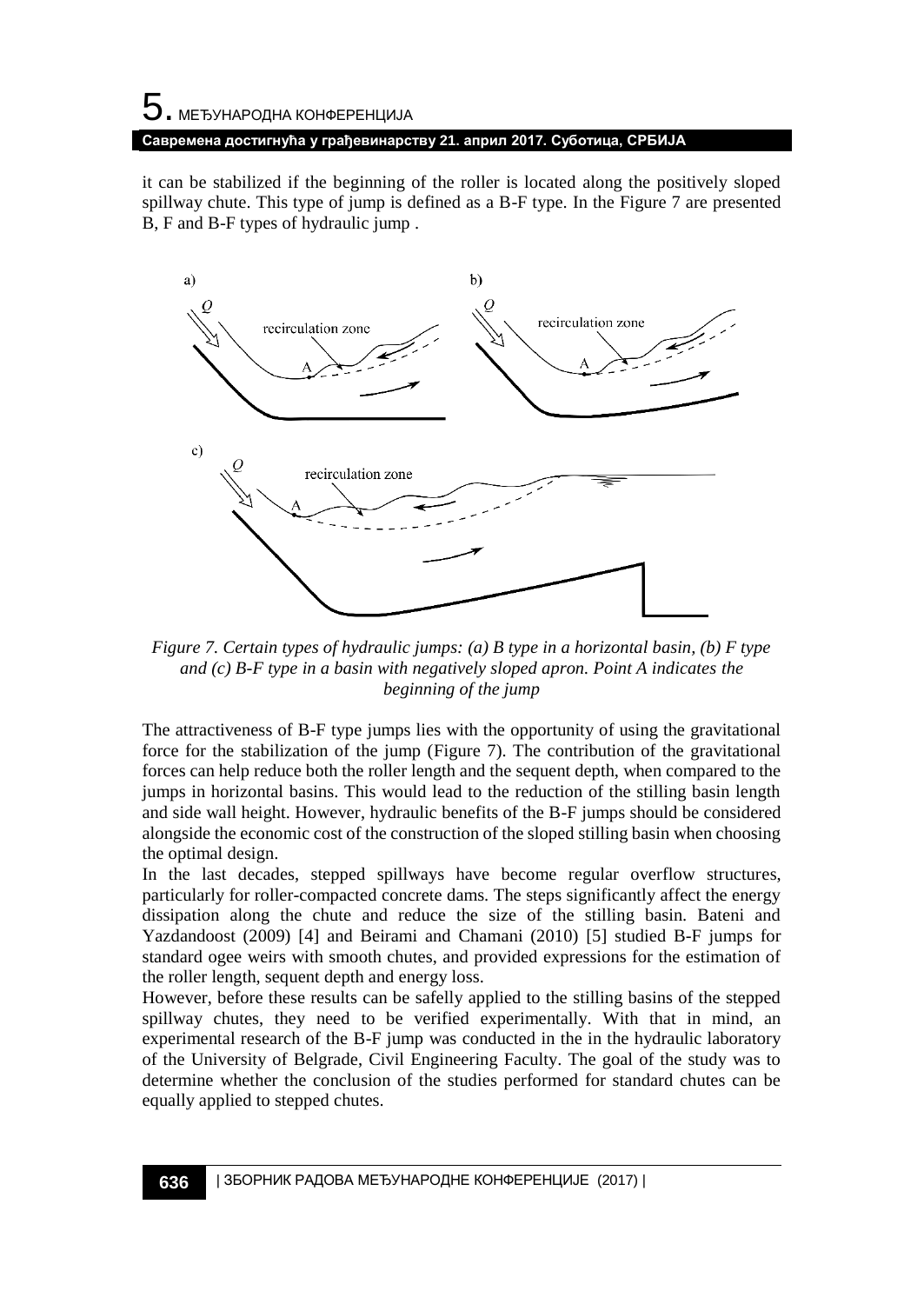#### 5 th INTERNATIONAL CONFERENCE

**Contemporary achievements in civil engineering 21. April 2017. Subotica, SERBIA**

## **2. EXPERIMENTAL SETUP**

Experiments were performed on a rectangular channel with a stepped spillway chute, presented in the [Figure 8.](#page-2-0) Slopped apron was constructed in the stilling basin at the angle of  $-5^\circ$  relative to the horizontal. Apron was fixed to the chute toe using hinges so that the angle could be varied throughout the experiment. The apron was also secured to the horizontal basin bottom to avoid any movement and/or damage due to lift forces acting on the apron.

Side walls and bottom of the spillway chute were constructed from wood. Horizontal channel in which the apron was constructed was 2.50 m in length, from the toe of the chute to the downstream gate. Channel, chute and stilling basin widths were 0.46 m. Basin walls and apron were constructed using acrylic glass. Total height of the model, measured from the weir crest to the lowest point in the basin, was 0.94 m. Spillway chute length in the direction of the *x* axis was 1.02 m. Height and width of the steps were 4.50 cm, except for the first 6 steps which were half the size. Length of the apron was 1.50 m, which proved to be enough to form and stabilize the hydraulic jump at the maximum discharge for the experiment. Discharge was measured using two identical side-by-side V notch (triangular) weirs, using point gauge with measurement precision of up to  $\pm 0.1$  mm. Weir rating curve was previously determined using ultrasonic flow meters on a downstream outlet pipe. Water level in the stilling basin was controlled using vertical rising flat sluice gate at the downstream end on the horizontal channel. Gate opening height was also measured, with the precision of up to  $\pm 0.5$  mm, to ensure the repeatability of the experiment at any given discharge.

Discharge was varied within the range from 25 to 50 L/s. Flow depths were measured in the chute immediately before the beginning of the jump, *h*1, and at the end of the roller, *h*2. Incoming depth *h*<sup>1</sup> proved to be very difficult to measure due to the intense aeration of the flow. Depth  $h_2$  at the end of the roller, was determined by direct measurement using measuring tape. However, owing to the highly unsteady nature of the hydraulic jump and the region downstream of the jump, measurement was done with the accuracy of up to  $\pm 0.5$  cm. Length of the roller was determined by observing light tracer particles on the surface of the jump. Accuracy of the roller length measurement was up to  $\pm 1.0$  cm.



<span id="page-2-0"></span>*Figure 8. Experimental setup*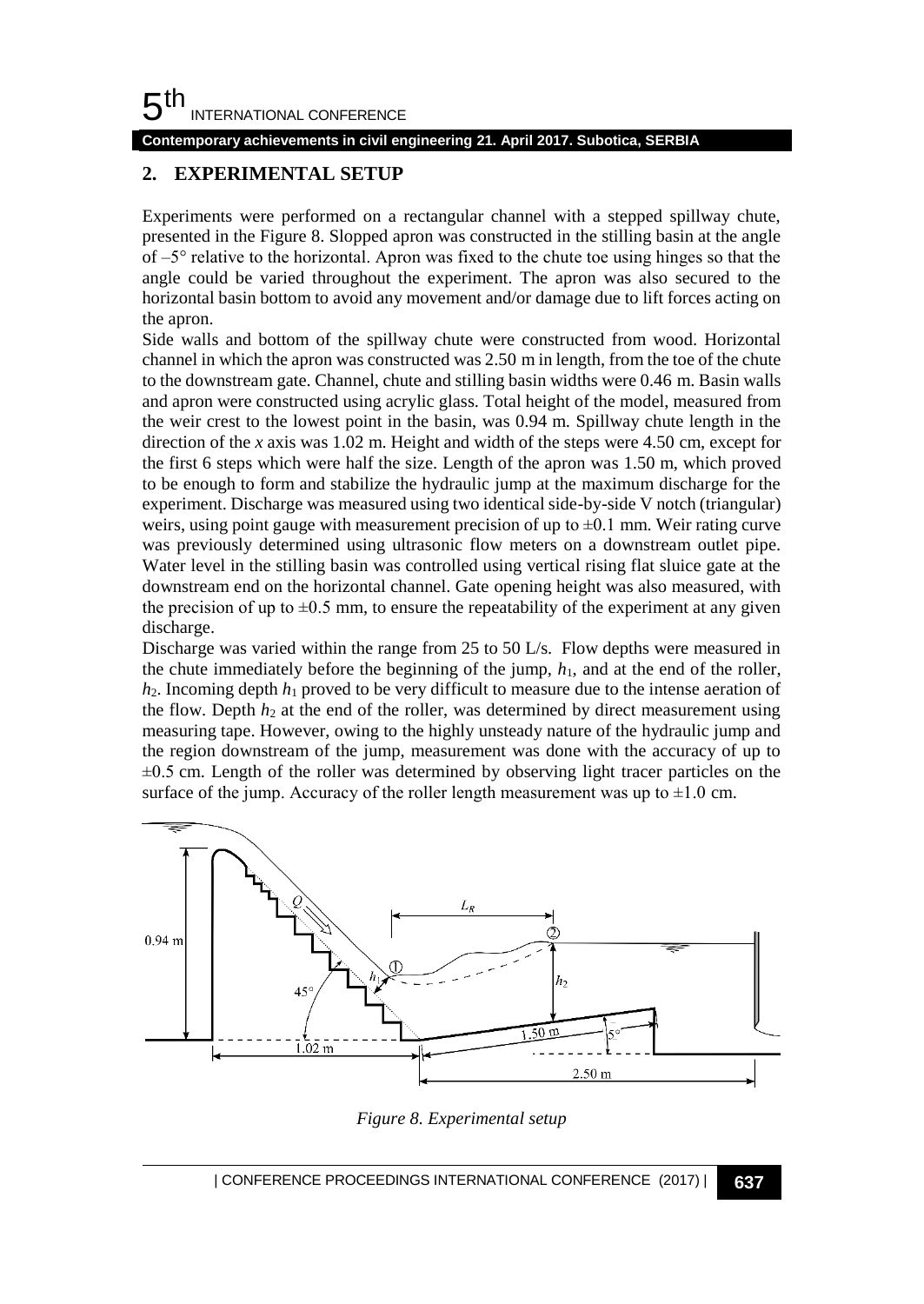**Савремена достигнућа у грађевинарству 21. април 2017. Суботица, СРБИЈА**



*Figure 9. Water level and aeration in the hydraulic jump at maximum discharge of 50 L/s*

## **3. METHODOLOGY**

Methodology used was initially developed by Bateni and Yazdandoost (2009) [4]. Several distinct methods and assumptions were used in their study:

- 1. **The incoming (upstream) velocity and depth are known**. This can be problematic, considering the number of variables involved. It can easily be shown that the value of the downstream depth is very sensitive to the change of the upstream depth. Furthermore, Bateni and Yazdandoost do not mention the occurrence of the self-aeration of the flow. Since aeration of the flow causes bulking of the water jet, flow depth increases upstream of the jump.
- 2. **Position of the beginning of the jump is known**. Position of the jump cannot be determined analytically or numerically before conducting the experiment.
- 3. Instead of calculating the force of gravity acting on the control volume between sections 1 and 2, authors **assumed that hydrostatic pressure distribution law holds for sections 1 and 2** [\(Figure 10\)](#page-4-0). Gravitational force has not been considered, and instead the reaction pressure force was used  $(R_1 \text{ and } R_2 \text{ in Figure})$ [10\)](#page-4-0) with the assumption of **linearly distributed bed pressure along segments**  *CD* **and** *DE* [\(Figure 10\)](#page-4-0). This assumption is reasonable considering the difficulties of determining the volume of water in the hydraulic jump and the resulting gravitational force. Consequently, the increase of pressure on the sloped apron caused by the impact of water jet from the chute was neglected, if it exists. Centrifugal force acting on the curved part of the weir has also been neglected, to allow for easier calculation.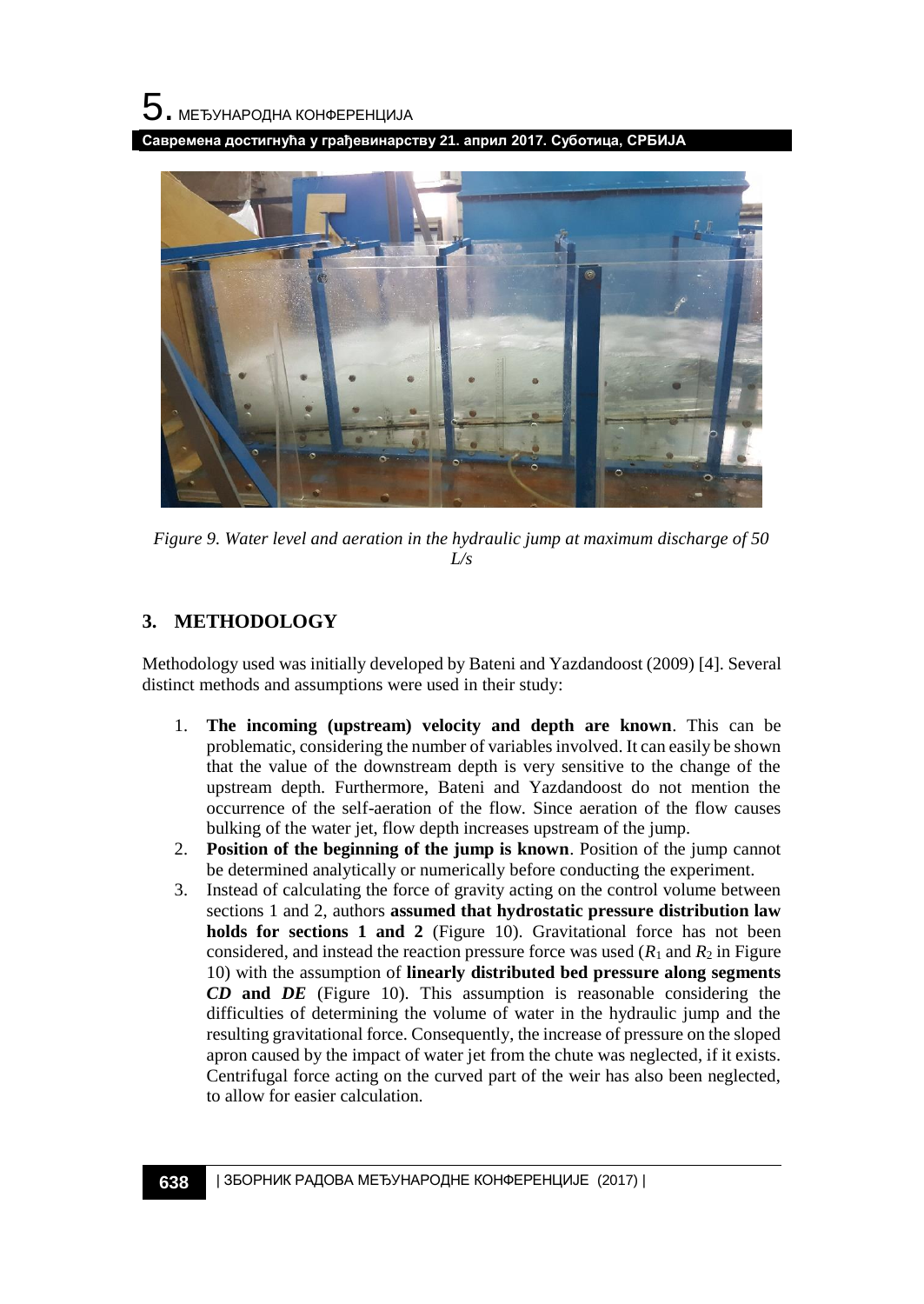#### 5 th INTERNATIONAL CONFERENCE





<span id="page-4-0"></span>*Figure 10. Pressure distribution on the control volume for (a) B-F type jump and (b) F type jump, according to [4]*

Momentum conservation law for the unit-length control volume of the B-F jump in the horizontal direction [\(Figure 10a](#page-4-0)) can be written as:

$$
\frac{\rho g}{2} \Big( h_1^2 \cos^2 \theta_1 - h_2^2 \Big) + R_x = \rho q^2 \Bigg[ \frac{1}{h_2} - \frac{\cos \theta_1}{h_1} \Bigg],
$$
 (1)

where  $\rho$  is the water density (1000 kg/m<sup>3</sup>), *g* is the gravitational constant (9.81 m/s<sup>2</sup>), *q* is the unit discharge ( $q = Q/B$ , where  $B = 0.46$  m is the channel width), and  $h_0$ ,  $h_1$ ,  $h_2$ ,  $\theta_1$  are geometric characteristics presented in the [Figure 10.](#page-4-0) The right side of the expression contains the pressure forces acting on the control volume, while the right side presents the change of the momentum between sections 1 and 2. The pressure force  $R_x$  is the horizontal component of the bed pressure forces:

$$
R_{x} = R_{1x} - R_{2x}.
$$
 (2)

In their paper, Bateni and Yazdandoost [4] provided expressions for the components  $R_{1x}$ and  $R_{2x}$ , assuming the channel bed pressure distribution presented in [Figure 10:](#page-4-0)

$$
R_{1x} = \frac{\rho g L_1}{2} (h_0 + h_1 \cos \theta_1) \sin \overline{\theta_1},
$$
 (3)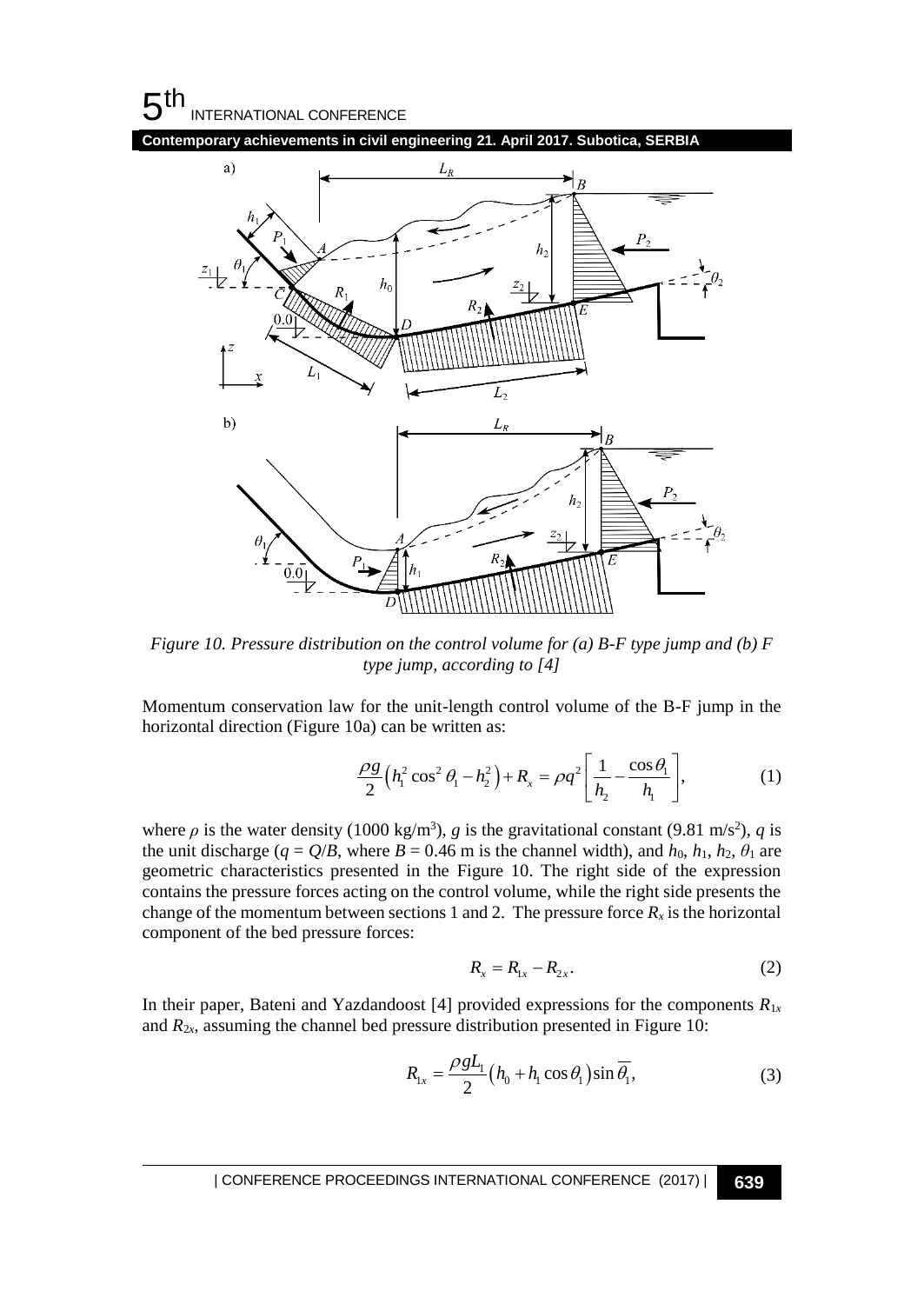$$
R_{2x} = \frac{\rho g L_2}{2} (h_2 + h_0) \sin \theta_2.
$$
 (4)

where  $L_1, L_2, \theta_1$  and  $\theta_2$  are geometric characteristics presented in [Figure 10](#page-4-0) ( $\theta_1$  is defined by the slope of the segment *CD* in [Figure 10a](#page-4-0)). However, expressions (3) and (4) require prior knowledge of position, as well as the depths and lengths of the jump, which can be difficult to determine. Non-dimensional form of the momentum conservation law for the B-F type jump was derived from (1):

was derived from (1):  
\n
$$
D^3 + A_2 D^2 + (-A_1 A_0 + A_2 A_0 - A_1 \cos \theta_1 - 2F r_1 \cos \theta_1 - \cos^2 \theta_1) D + 2F r_1 = 0,
$$
\n(5)

where  $D = h_2/h_1$ ,  $A_0 = h_0/h_1$ ,  $A_1 = z_1/h_1$ ,  $A_2 = z_2/h_1$ , and  $Fr_1 = v_1^2/(gh_1)$  is the inflow Froude number  $(v_1$  is the flow velocity at section 1).

In the case of the F type jump [\(Figure 10b](#page-4-0)), only one bed pressure force exists (it was named  $R_2$  due to the similarity with the force  $R_2$  in the B-F type jump):

$$
R_{2x} = \frac{\rho g L_R}{2 \cos \theta_2} \left( h_1 + h_2 \right) \sin \theta_2.
$$
 (6)

Non-dimensional form of the momentum conservation law for the F type jump can be written as:

$$
D^3 + A_2 D^2 + (-1 + A_2 - 2Fr_1)D + 2Fr_1 = 0.
$$
 (7)

Assuming that the inflow depth and velocity can be obtained using some empirical or analytical method, expression (7) contains 2 independent unknown variables: downstream depth  $h_2$  and roller length  $L_R$ , and cannot be solved without using additional data.

### **4. EXPERIMENTAL RESULTS AND DISCUSSION**

Flow characteristics along the chute can be obtained by solving the energy equation for free surface flow [6] (adapted form):

$$
\frac{dE}{dL} = \frac{Q^2 n^2}{A^2 R^{4/3}},\tag{8}
$$

where  $E$  is the total energy of the flow,  $L$  is the coordinate axis along the spillway chute, *Q* is the discharge, *n* is the Manning friction coefficient, *A* is the flow area, and *R* is the hydraulic radius  $(R = A/O)$ , where O is the wetted perimeter of the flow). It is important to notice that for stepped chutes, the Manning friction coefficient can be assessed using the equivalent channel bed roughness [6]:

$$
k_e = s \cos \theta_1,\tag{9}
$$

where *s* is the step height/width. Manning coefficient can be calculated by [7]: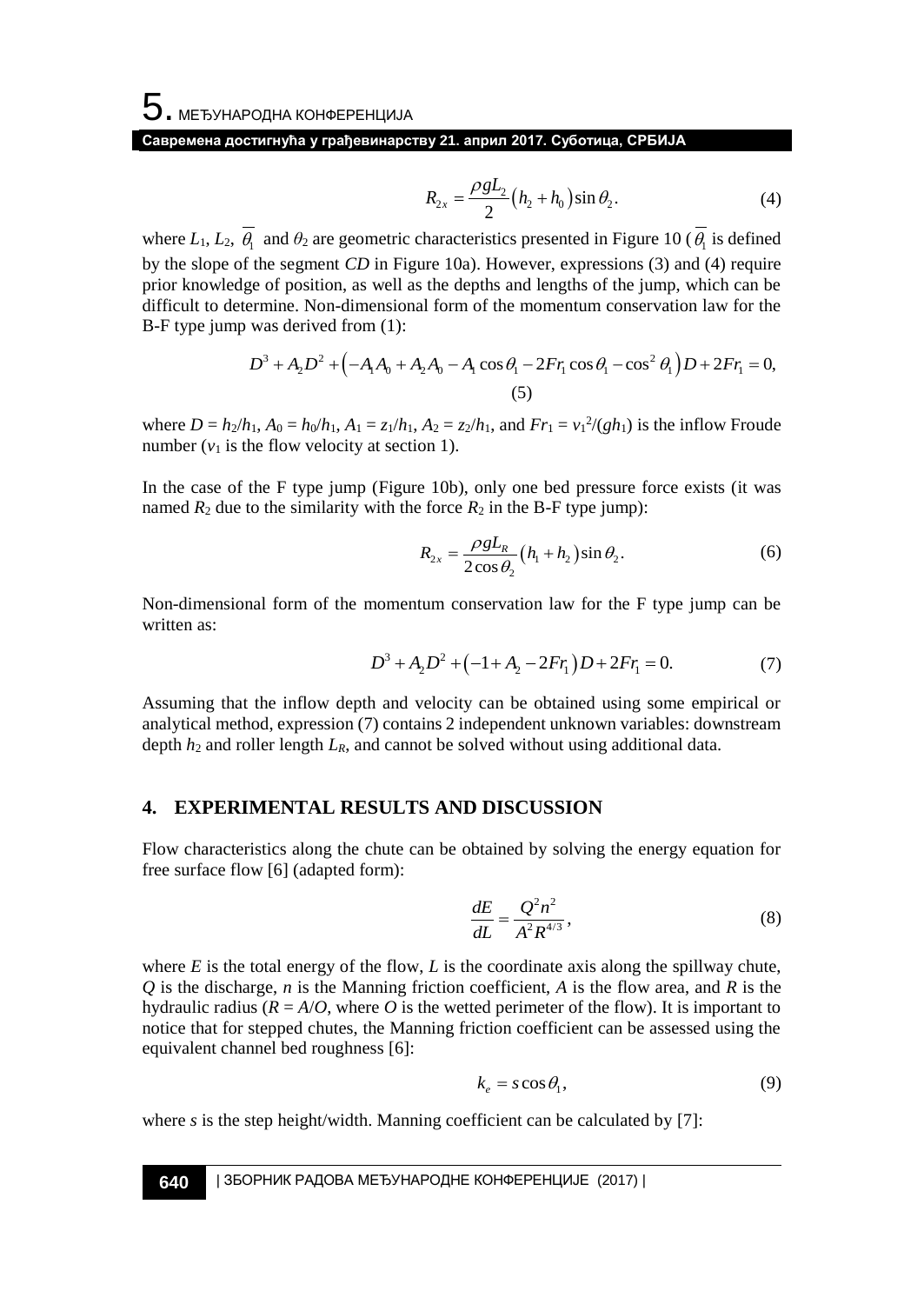**Contemporary achievements in civil engineering 21. April 2017. Subotica, SERBIA**

$$
n = \frac{k^{1/6}}{26}.
$$
 (10)

<span id="page-6-0"></span>

| Tubic 2. measured inflow and geometric adia |                        |       |                |                   |                        |       |       |
|---------------------------------------------|------------------------|-------|----------------|-------------------|------------------------|-------|-------|
| Q                                           | $h_1$                  | $h_2$ | v <sub>1</sub> | $Fr_1$            | $L_R$                  | $L_1$ | $L_2$ |
| [L/s]                                       | $\lfloor$ cm $\rfloor$ | cm    | [m/s]          | $\vert$ - $\vert$ | $\lfloor$ cm $\rfloor$ | [cm]  | [cm]  |
| $\left(1\right)$                            | $\left( 2\right)$      | 3)    | (4)            | (5)               | (6)                    |       | (8)   |
| 25                                          | 1.724                  | 15.0  | 3.152          | 58.73             | 75                     | 12.7  | 66.2  |
| 30                                          | 2.002                  | 15.5  | 3.257          | 54.01             | 85                     | 10.6  | 78.3  |
| 35                                          | 2.330                  | 16.0  | 3.265          | 46.63             | 93                     | 6.4   | 88.3  |
| 40                                          | 2.683                  | 17.0  | 3.241          | 39.92             | 101                    | 6.4   | 96.4  |
| 45                                          | 3.033                  | 18.5  | 3.225          | 34.96             | 115                    | 12.7  | 106.4 |
| 50                                          | 3.335                  | 19.0  | 3.239          | 31.88             | 123                    | 11.3  | 116.4 |

*Table 2. Measured inflow and geometric data*

<span id="page-6-1"></span>*Table 3. Sequent depths predicted by eq. (5) (indicated by B-F) and (7) (indicated by F), with relative errors to the observed depths*

|                           |                                                                                                                                                                                                                                                                                                                                                                                                                                                                                                                                                                                                                                                                                                                                                                                                                                                                                                                                                                                                           |                |                                                                                          | $n = \frac{k^{1/6}}{26}.$         |                                                     |       | (10)                                |
|---------------------------|-----------------------------------------------------------------------------------------------------------------------------------------------------------------------------------------------------------------------------------------------------------------------------------------------------------------------------------------------------------------------------------------------------------------------------------------------------------------------------------------------------------------------------------------------------------------------------------------------------------------------------------------------------------------------------------------------------------------------------------------------------------------------------------------------------------------------------------------------------------------------------------------------------------------------------------------------------------------------------------------------------------|----------------|------------------------------------------------------------------------------------------|-----------------------------------|-----------------------------------------------------|-------|-------------------------------------|
|                           | Previous experimental research on the same physical model showed that the combination                                                                                                                                                                                                                                                                                                                                                                                                                                                                                                                                                                                                                                                                                                                                                                                                                                                                                                                     |                |                                                                                          |                                   |                                                     |       |                                     |
|                           | of eq. $(8) - (10)$ gives fairly accurate predictions in terms of the total forces of the flow at                                                                                                                                                                                                                                                                                                                                                                                                                                                                                                                                                                                                                                                                                                                                                                                                                                                                                                         |                |                                                                                          |                                   |                                                     |       |                                     |
|                           | the section 1 (toe of the chute in Figure 10) [8]. For stepped chutes, Boes and Hager                                                                                                                                                                                                                                                                                                                                                                                                                                                                                                                                                                                                                                                                                                                                                                                                                                                                                                                     |                |                                                                                          |                                   |                                                     |       |                                     |
|                           | (2003a, 2003b) [9, 10] have presented an alternative method for the estimation of flow                                                                                                                                                                                                                                                                                                                                                                                                                                                                                                                                                                                                                                                                                                                                                                                                                                                                                                                    |                |                                                                                          |                                   |                                                     |       |                                     |
|                           | characteristics along the chute. Both methods yield very similar results, so the inflow data                                                                                                                                                                                                                                                                                                                                                                                                                                                                                                                                                                                                                                                                                                                                                                                                                                                                                                              |                |                                                                                          |                                   |                                                     |       |                                     |
|                           | presented in Table 2 was determined using eq. $(8) - (10)$ .                                                                                                                                                                                                                                                                                                                                                                                                                                                                                                                                                                                                                                                                                                                                                                                                                                                                                                                                              |                |                                                                                          |                                   |                                                     |       |                                     |
|                           |                                                                                                                                                                                                                                                                                                                                                                                                                                                                                                                                                                                                                                                                                                                                                                                                                                                                                                                                                                                                           |                |                                                                                          |                                   |                                                     |       |                                     |
|                           |                                                                                                                                                                                                                                                                                                                                                                                                                                                                                                                                                                                                                                                                                                                                                                                                                                                                                                                                                                                                           |                | Table 2. Measured inflow and geometric data                                              |                                   |                                                     |       |                                     |
| $\varrho$                 | $h_1$                                                                                                                                                                                                                                                                                                                                                                                                                                                                                                                                                                                                                                                                                                                                                                                                                                                                                                                                                                                                     | h <sub>2</sub> | $v_1$                                                                                    | $Fr_1$                            | $L_R$                                               | $L_1$ | $L_2$                               |
| [L/s]                     | $\lfloor$ cm $\rfloor$                                                                                                                                                                                                                                                                                                                                                                                                                                                                                                                                                                                                                                                                                                                                                                                                                                                                                                                                                                                    | $\lceil$ cm    | [m/s]                                                                                    | $\lceil - \rceil$                 | $\lfloor$ cm $\rfloor$                              | [cm]  | $\lfloor$ cm                        |
| (1)                       | (2)                                                                                                                                                                                                                                                                                                                                                                                                                                                                                                                                                                                                                                                                                                                                                                                                                                                                                                                                                                                                       | (3)            | (4)                                                                                      | (5)                               | (6)                                                 | (7)   | (8)                                 |
| 25                        | 1.724                                                                                                                                                                                                                                                                                                                                                                                                                                                                                                                                                                                                                                                                                                                                                                                                                                                                                                                                                                                                     | 15.0           | 3.152                                                                                    | 58.73                             | 75                                                  | 12.7  | 66.2                                |
| 30                        | 2.002                                                                                                                                                                                                                                                                                                                                                                                                                                                                                                                                                                                                                                                                                                                                                                                                                                                                                                                                                                                                     | 15.5           | 3.257                                                                                    | 54.01                             | 85                                                  | 10.6  | 78.3                                |
| 35                        | 2.330                                                                                                                                                                                                                                                                                                                                                                                                                                                                                                                                                                                                                                                                                                                                                                                                                                                                                                                                                                                                     | 16.0           | 3.265                                                                                    | 46.63                             | 93                                                  | 6.4   | 88.3                                |
| 40                        | 2.683                                                                                                                                                                                                                                                                                                                                                                                                                                                                                                                                                                                                                                                                                                                                                                                                                                                                                                                                                                                                     | 17.0           | 3.241                                                                                    | 39.92                             | 101                                                 | 6.4   | 96.4                                |
| 45                        | 3.033                                                                                                                                                                                                                                                                                                                                                                                                                                                                                                                                                                                                                                                                                                                                                                                                                                                                                                                                                                                                     | 18.5           | 3.225                                                                                    | 34.96                             | 115                                                 | 12.7  | 106.4                               |
| 50                        | 3.335                                                                                                                                                                                                                                                                                                                                                                                                                                                                                                                                                                                                                                                                                                                                                                                                                                                                                                                                                                                                     | 19.0           | 3.239                                                                                    | 31.88                             | 123                                                 | 11.3  | 116.4                               |
| $\varrho$<br>[L/s]<br>(1) | h <sub>2</sub><br>[cm]<br>(2)                                                                                                                                                                                                                                                                                                                                                                                                                                                                                                                                                                                                                                                                                                                                                                                                                                                                                                                                                                             |                | with relative errors to the observed depths<br>$h_2^{\text{B-F}}$<br>$[{\rm cm}]$<br>(3) | $h_2$ <sup>F</sup><br>[cm]<br>(4) | $\varepsilon^{\overline{\text{B-F}}}$<br>[%]<br>(5) |       | $\varepsilon^{\rm F}$<br>[%]<br>(6) |
| 25                        | 15.0                                                                                                                                                                                                                                                                                                                                                                                                                                                                                                                                                                                                                                                                                                                                                                                                                                                                                                                                                                                                      |                | 8.07                                                                                     | 14.72                             |                                                     | 46.2  | 1.9                                 |
| 30                        | 15.5                                                                                                                                                                                                                                                                                                                                                                                                                                                                                                                                                                                                                                                                                                                                                                                                                                                                                                                                                                                                      |                | 9.22                                                                                     | 16.13                             |                                                     | 40.5  | $-4.1$                              |
| 35                        | 16.0                                                                                                                                                                                                                                                                                                                                                                                                                                                                                                                                                                                                                                                                                                                                                                                                                                                                                                                                                                                                      |                | 9.62                                                                                     | 17.14                             |                                                     | 39.9  | $-7.1$                              |
| 40                        | 17.0                                                                                                                                                                                                                                                                                                                                                                                                                                                                                                                                                                                                                                                                                                                                                                                                                                                                                                                                                                                                      |                | 10.85                                                                                    | 17.97                             |                                                     | 36.2  | $-5.7$                              |
| 45                        | 18.5                                                                                                                                                                                                                                                                                                                                                                                                                                                                                                                                                                                                                                                                                                                                                                                                                                                                                                                                                                                                      |                | 13.3                                                                                     | 18.64                             | 28.1                                                |       | $-0.8$                              |
| 50                        | 19.0                                                                                                                                                                                                                                                                                                                                                                                                                                                                                                                                                                                                                                                                                                                                                                                                                                                                                                                                                                                                      |                | 13.7                                                                                     | 19.36                             | 27.9                                                |       | $-1.9$                              |
| a)<br>b)                  | Experimental data acquired during this research (Table 2, Table 3) showed a significant<br>deviation from the results obtained from the eq. (5) as proposed for B-F type jump by<br>Bateni and Yazdandoost. In fact, the B-F jump on stepped spillways appeared to share<br>more features with the F type jump for classic ogee spillway. This can be explained by<br>considering all the differences between the two experimental setups:<br>Bateni and Yazdandoost conducted experiments on a classic ogee spillway, while<br>in this study research was conducted on a stepped chute. On stepped chute<br>recirculation zones develops between the steps and the chute tangent line<br>(presented by a dotted line in Figure 8). The pressure distribution on the<br>horizontal and vertical contour of the step is not defined.<br>Adding to the previous consideration is the fact that the pressure force on the<br>horizontal contour of the step produces a vertical reaction force that does not |                |                                                                                          |                                   |                                                     |       |                                     |
|                           | CONFERENCE PROCEEDINGS INTERNATIONAL CONFERENCE (2017)                                                                                                                                                                                                                                                                                                                                                                                                                                                                                                                                                                                                                                                                                                                                                                                                                                                                                                                                                    |                |                                                                                          |                                   |                                                     |       | 641                                 |

- a) Bateni and Yazdandoost conducted experiments on a classic ogee spillway, while in this study research was conducted on a stepped chute. On stepped chute recirculation zones develops between the steps and the chute tangent line (presented by a dotted line in [Figure 8\)](#page-2-0). The pressure distribution on the horizontal and vertical contour of the step is not defined.
- b) Adding to the previous consideration is the fact that the pressure force on the horizontal contour of the step produces a vertical reaction force that does not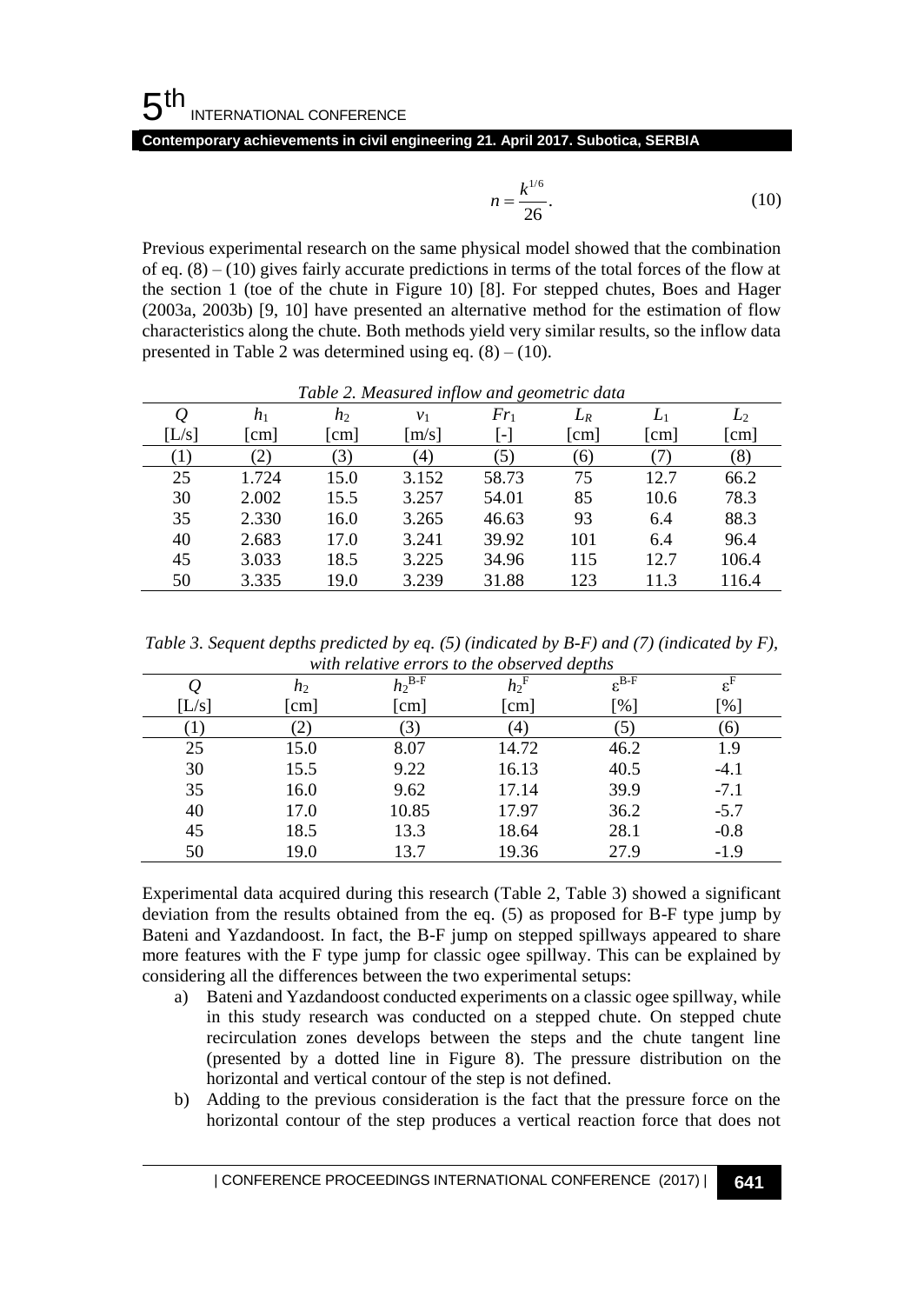contribute to the momentum conservation law (1), since it was written for the horizontal direction.

c) Significant aeration of the flow is a characteristic feature of the stepped spillway chutes, and presents an additional difficulty when calculating the flow characteristics. Also, it has been observed that because of the intensity of the surface aeration, inflow water velocity remains practically unchanged from the start of the hydraulic jump until it reaches the chute toe. This indicates that the inflow forces  $\sum F_1$  are easily transferred into the stilling basin.

Points a) and b) lead to a conclusion that the bed pressure force  $R_{1x}$  should be neglected. Point c) indicates that the B-F type hydraulic jump on stepped spillway chutes shares a lot of features with the F type jump for ogee spillways. To verify this hypothesis, gravitational force acting on the control volume was determined by approximating the water level in the basin with the line segment *AB* i[n Figure 10a](#page-4-0) and calculating the corresponding volume of the water in the jump. Apron reaction force  $R_x^V$  was then determined and compared with the reaction force  $R_x$  obtained from the eq. (1). The results are presented in the [Table 4.](#page-7-0) The length of the roller is similar to the lengths of the jump in horizontal channel, and corresponds to the results provided by Peterka [11] [\(Figure 12\)](#page-8-0).

<span id="page-7-0"></span>*Table 4. Comparison of the apron reaction force Rx obtained from eq. (1) with the reaction force RxV calculated from the measurement of the volume of water in the jump Q A V Rx V Rx*  $\sum\!F_1$  $\sum F_2 + R_x$ *V* ε Σ*F*

|       | A                                 |                                   | $R_{x}^{V}$ | $R_{x}$ | $\sum\!F_1$ | $\sum F_2 + R_{x}^{\ V}$ | $\varepsilon^{\Sigma F}$ |
|-------|-----------------------------------|-----------------------------------|-------------|---------|-------------|--------------------------|--------------------------|
| [L/s] | $\lceil$ cm <sup>2</sup> $\rceil$ | $\lceil$ cm <sup>3</sup> $\rceil$ | ſΝl         | ſΝ      | ſΝl         | ſΝl                      | [%]                      |
| (1)   | (2)                               | (3)                               | (4)         | (5)     | (6)         | (7)                      | (8)                      |
| 25    | 627.2                             | 28852                             | 24.67       | 19.65   | 79.47       | 84.49                    | 6.3                      |
| 30    | 752.0                             | 34593                             | 29.58       | 31.79   | 98.62       | 96.41                    | $-2.2$                   |
| 35    | 829.2                             | 38143                             | 32.61       | 44.11   | 115.50      | 104.00                   | $-9.9$                   |
| 40    | 993.5                             | 45700                             | 39.07       | 45.61   | 131.27      | 124.74                   | $-5.0$                   |
| 45    | 1243.7                            | 57211                             | 48.92       | 46.19   | 147.21      | 149.93                   | 1.8                      |
| 50    | 1382.0                            | 63572                             | 54.35       | 54.46   | 164.51      | 164.41                   | $-0.1$                   |



*Figure 11. Observed sequent depth h2 against predictions by eq. (5) and (7)*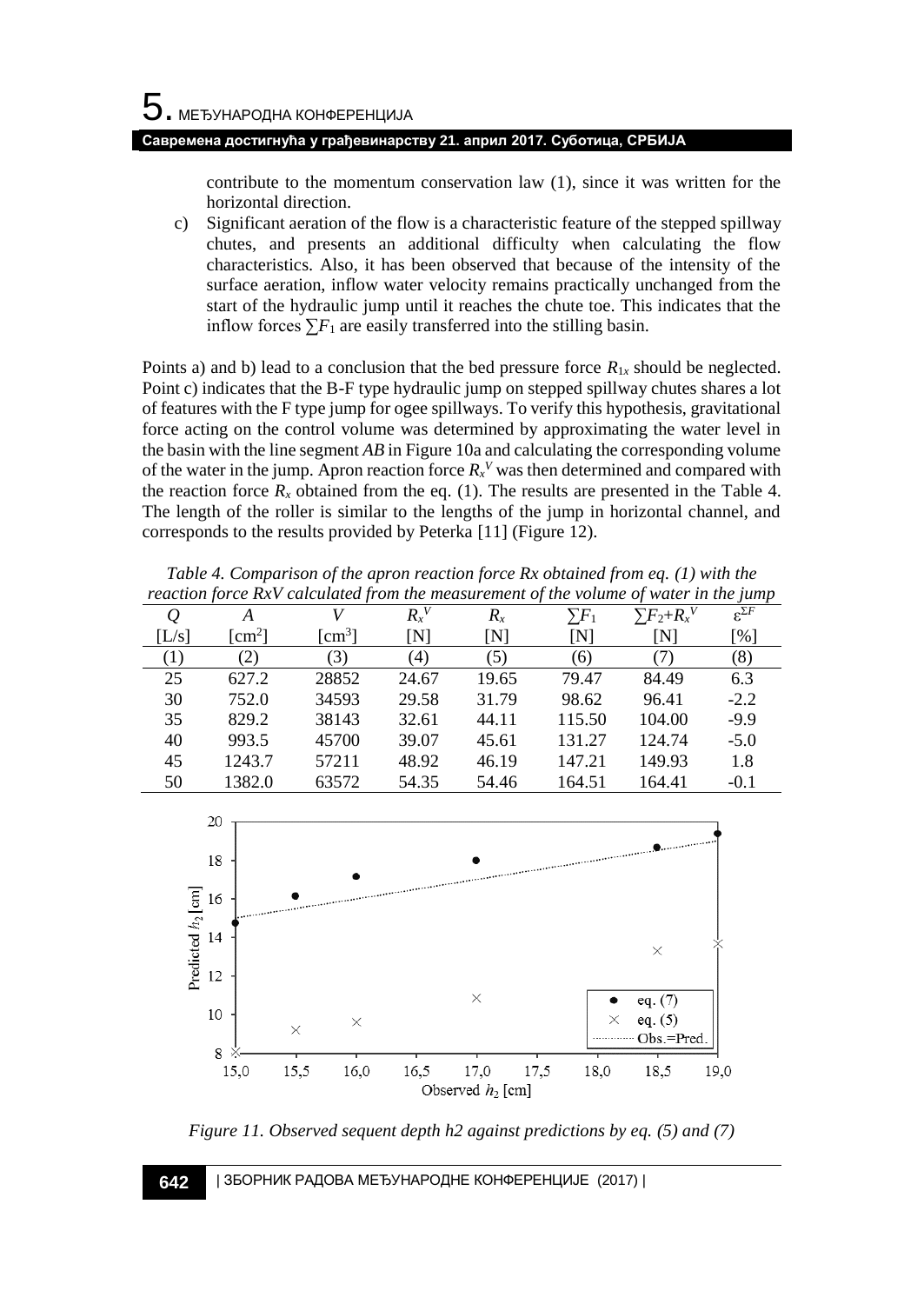

<span id="page-8-0"></span>*Figure 12. Relative length of the roller in terms of the inflow Froude number, compared to Peterka (1958) [11]*

## **5. CONCLUSIONS**

Experimental results showed that the behavior of the B-F type jump in stilling basins of stepped spillways is different from the jump in smooth ogee spillways. The main disagreement comes from the differences in bed pressure distribution and the effect of intensive aeration in stepped chutes. Methodology presented by Bateni and Yazdandoost can still provide good estimations for sequent depths, if the procedure for F type jumps in used instead. It has been shown that the volume of water in the jump can be approximated as a linear segment in order to estimate the contribution of the gravitational force of the stability of the B-F jump.

Further research should be conducted, preferably on a larger physical model, before more conclusions can be given. Additional measurements are due to include different apron slopes so that the effect of such basin on the reduction of the downstream sequent depth can be fully described for stepped spillway chutes.

### **REFERENCES**

- [1] C. E. Kindsvater, "The hydraulic jump in sloping channels," *Transactions of the American Society of Civil Engineers,* no. 2228, pp. 1107-1116, 1944.
- [2] H. Rouse, Fluid mechanics for hydraulic engineers, McGraw-Hill Book Company, 1938.